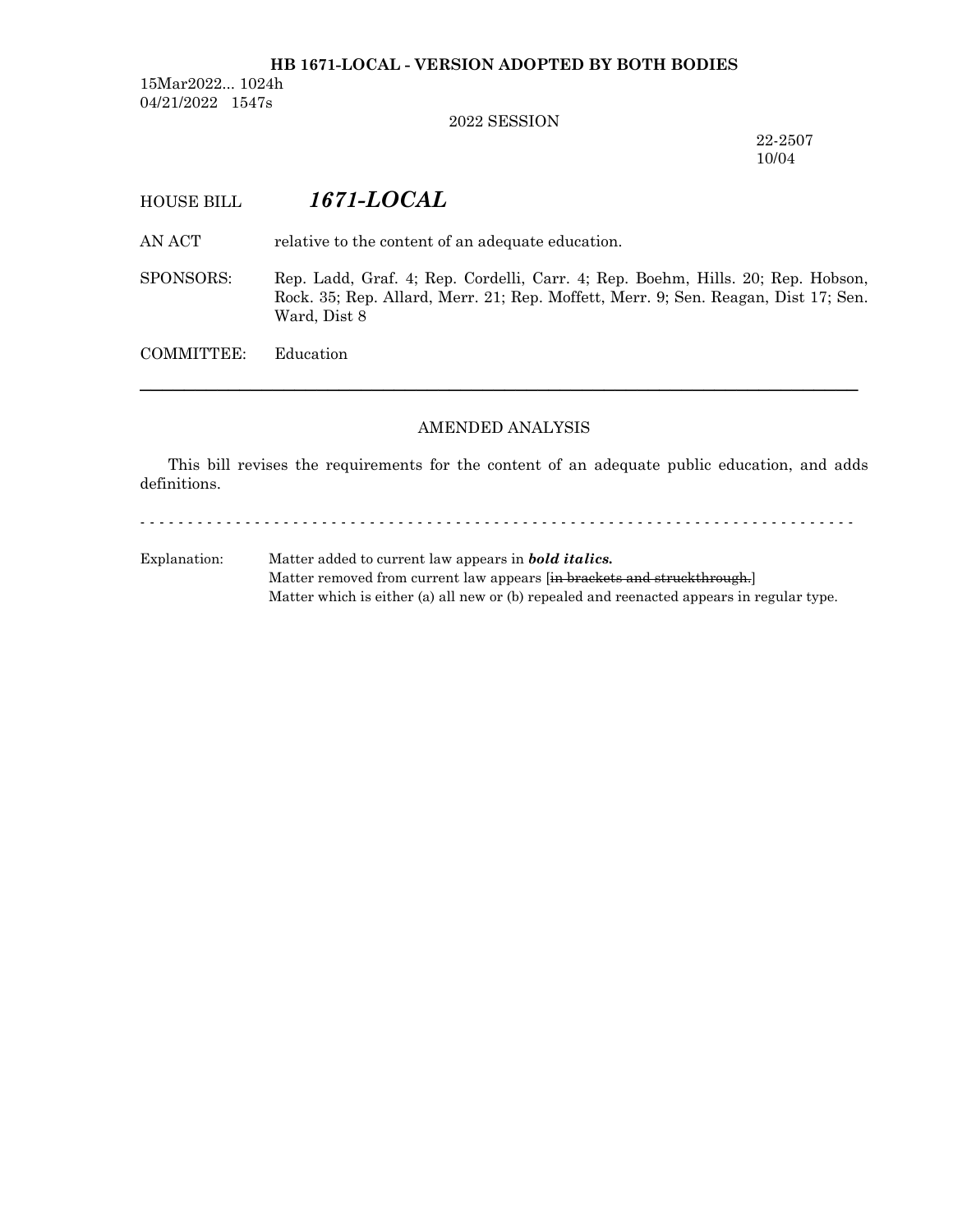### **HB 1671-LOCAL - VERSION ADOPTED BY BOTH BODIES**

15Mar2022... 1024h 04/21/2022 1547s 22-2507

# 10/04

### STATE OF NEW HAMPSHIRE

## *In the Year of Our Lord Two Thousand Twenty Two*

|                  | AN ACT<br>relative to the content of an adequate education.                                         |  |
|------------------|-----------------------------------------------------------------------------------------------------|--|
|                  | Be it Enacted by the Senate and House of Representatives in General Court convened:                 |  |
| 1                | 1 Adequate Public Education; Substantive Educational Content. RSA 193-E:2-a, I is repealed          |  |
| $\boldsymbol{2}$ | and reenacted to read as follows:                                                                   |  |
| 3                | I.(a) Beginning in the school year 2008-2009, and for each year thereafter, the specific            |  |
| 4                | criteria and substantive educational program that deliver the opportunity for an adequate education |  |
| 5                | shall be defined and identified as the school approval standards in the following learning areas:   |  |
| 6                | (1) English/language arts and reading.                                                              |  |
| 7                | (2) Mathematics.                                                                                    |  |
| 8                | (3) Science.                                                                                        |  |
| 9                | Social studies, including civics, government, economics, geography, history, and<br>(4)             |  |
| 10               | Holocaust and genocide education.                                                                   |  |
| 11               | (5) Arts education, including music and visual arts.                                                |  |
| 12               | (6) World languages.                                                                                |  |
| 13               | Health and wellness education, including a policy for violations of RSA 126-K:8,<br>(7)             |  |
| 14               | $I(a)$ .                                                                                            |  |
| 15               | (8) Physical education.                                                                             |  |
| 16               | (9) Engineering and technologies including technology applications.                                 |  |
| 17               | (10) Personal finance literacy.                                                                     |  |
| 18               | (11) Computer science.                                                                              |  |
| 19               | Teachers shall use academic and applied instruction to teach the learning areas<br>(b)              |  |
| 20               | under subparagraph (a). The following skills shall be integrated into the learning areas:           |  |
| 21               | (1) Computer use and digital literacy.                                                              |  |
| 22               | (2) Logic and rhetoric.                                                                             |  |
| 23               | 2 New Subparagraphs; Substantive Educational Content of an Adequate Education; Definitions.         |  |
| 24               | Amend RSA 193-E:2-a, VI by inserting after subparagraph (c) the following new subparagraphs:        |  |
| 25               | "Applied learning" means an educational approach whereby students have the<br>(d)                   |  |
| 26               | opportunity to directly engage in learning activities using knowledge and skills.                   |  |
| 27               | (e) "Logic" means a reasoning skill that better enables a student to analyze problems in            |  |
| 28               | learning areas such as mathematics and to develop problem solutions; to better understand the       |  |
| 29               | principle of cause and effect; and to develop critical thinking skills to better identify fact from |  |
| 30               | unverified information or data.                                                                     |  |